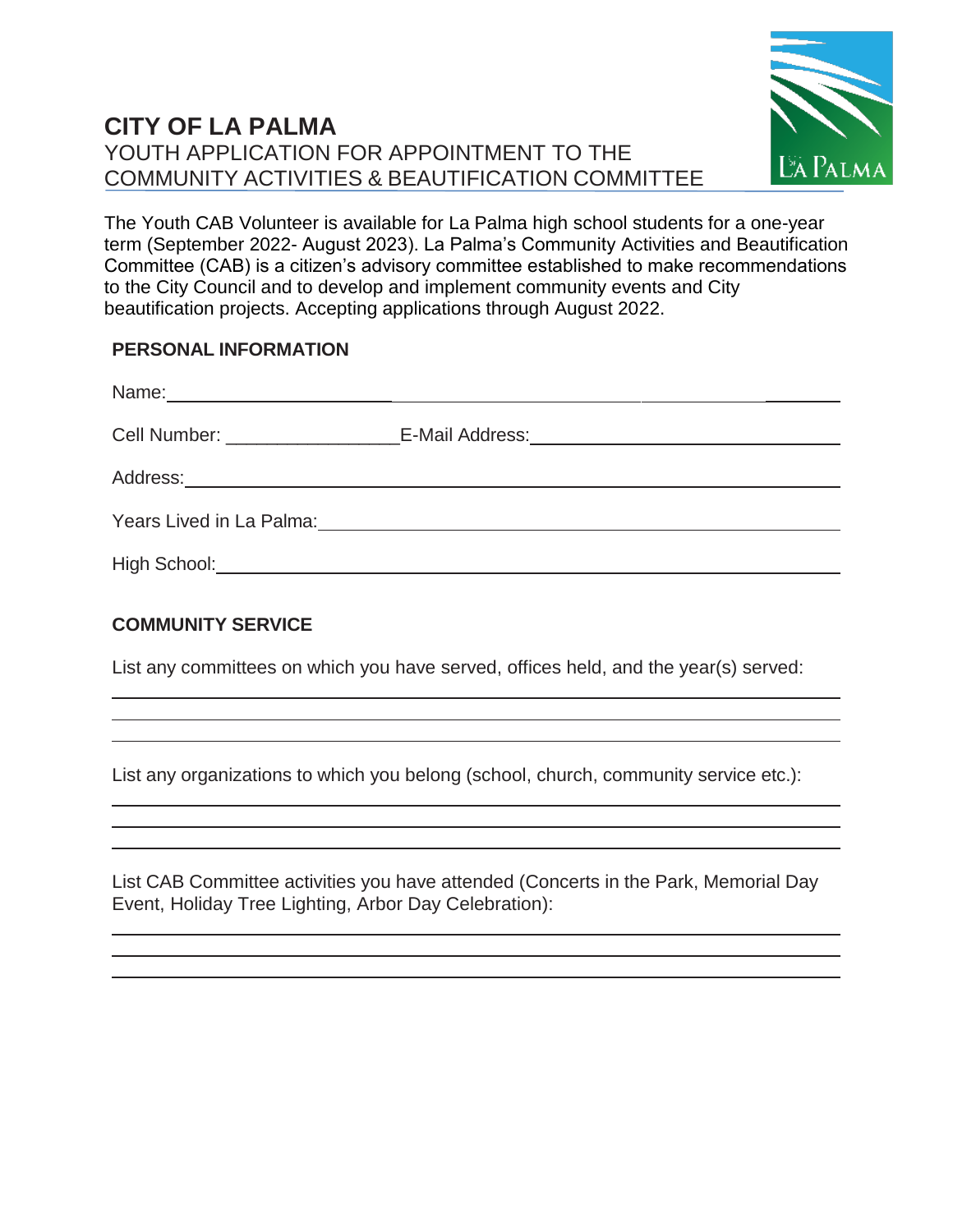## **EDUCATION**

High School and Anticipated Graduation:

Honors, awards, certificates:

#### **AVAILABILITY**

The Community Activities & Beautification Committee meets on the second Tuesday of every month (September-June) and on an as needed basis. Meetings are currently held at 5:00 p.m. at City Hall, 7822 Walker Street, in the Council Chambers.

Please indicate dates and times that you are available for additional meetings, if needed:

|           | Monday | Tuesday   Wednesday   Thursday | Fridav |
|-----------|--------|--------------------------------|--------|
| Morning   |        |                                |        |
| Afternoon |        |                                |        |
| Evening   |        |                                |        |

### **EXPERIENCE/INTEREST**

Briefly answer the following questions. Use an additional sheet of paper, if necessary, and attach to the application.

Please describe any educational, volunteer experience and/or training you have that qualifies you as an applicant for this position:

<u> 1989 - Johann Stoff, amerikansk politiker (\* 1908)</u>

What do you see as the objectives and goals of the CAB Committee?

How would you help achieve these objectives and goals?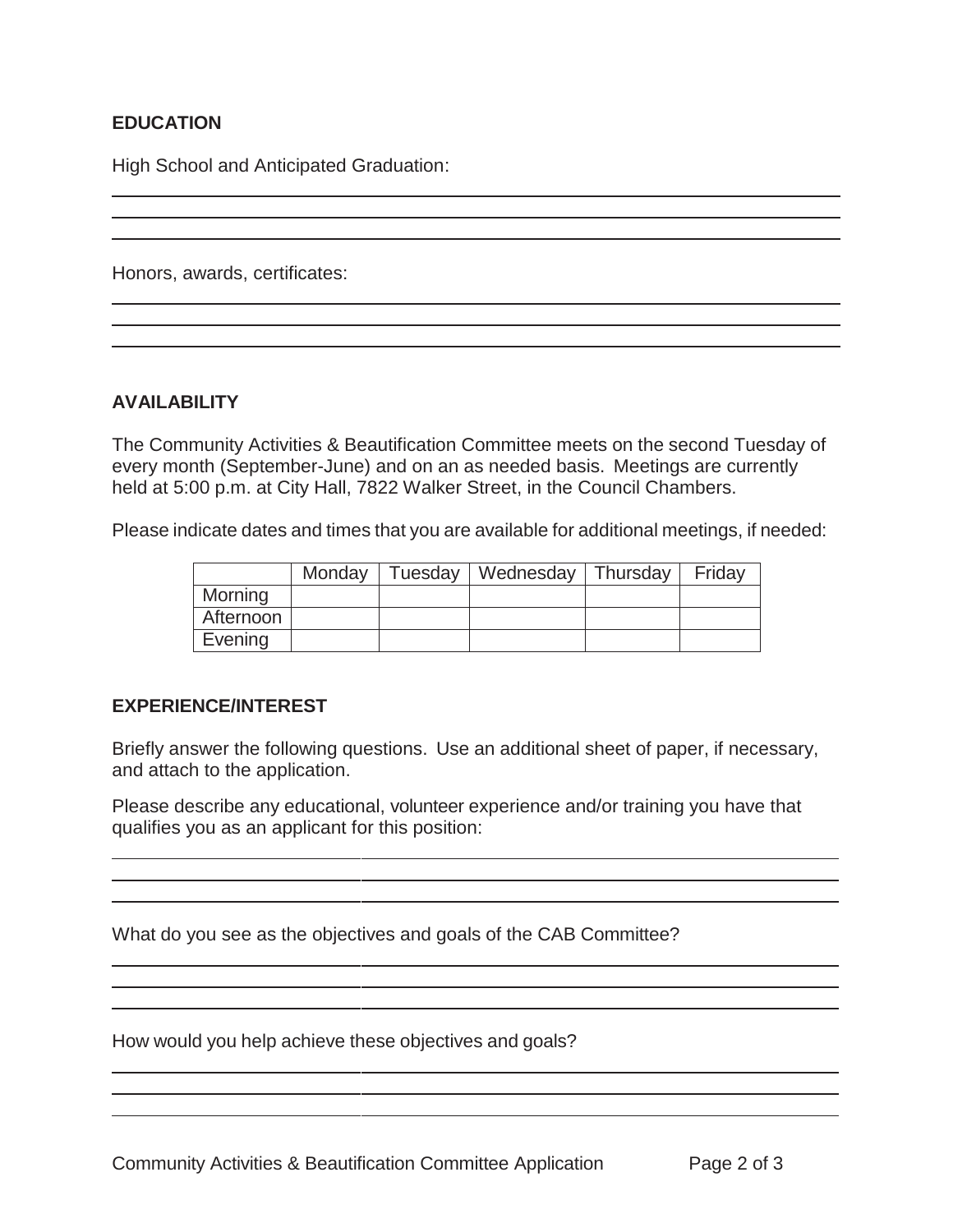Why are you interested in serving on the CAB Committee?

What special qualities can you bring to the CAB Committee?

You are invited to attach additional pages, enclose a copy of your resume, or submit supplemental information, which you feel may assist the City Council in its evaluation of your application.

#### **REQUIREMENTS/ACKNOWLEDGEMENT**

*Please note that members of the Community Activities & Beautification Committee are required under the Political Reform Act to file a statement of economic interests (Fair Political Practices Commission (FPPC) Form 700) upon taking office, annually, and upon leaving office. This report includes information regarding all investments and business positions in business entities, and sources of income, that are located in, do business in, or own real property within the City of La Palma; all interests in real property, which is located in whole or in part within, or not more than two (2) miles outside, the City of La Palma; and all investments and business positions in, and sources of income from, business entities that provide services, supplies, materials, machinery, vehicles or equipment of a type purchased or leased by the City of La Palma as it relates to the committee members involvement on the Community Activities & Beautification Committee.*

(A copy of the City's Conflict-of-Interest Code is available for review in the City Clerk's office)

I hereby acknowledge that, if appointed, as a member of the Community Activities and Beautification Committee I will be required to file a FPPC Form 700 and I certify that the above information is correct to the best of my knowledge.

| Signature | Date |
|-----------|------|
|           |      |

When completed, please mail or deliver a signed original:

**City of La Palma 7822 Walker Street La Palma, CA 90623 Attention: City Clerk**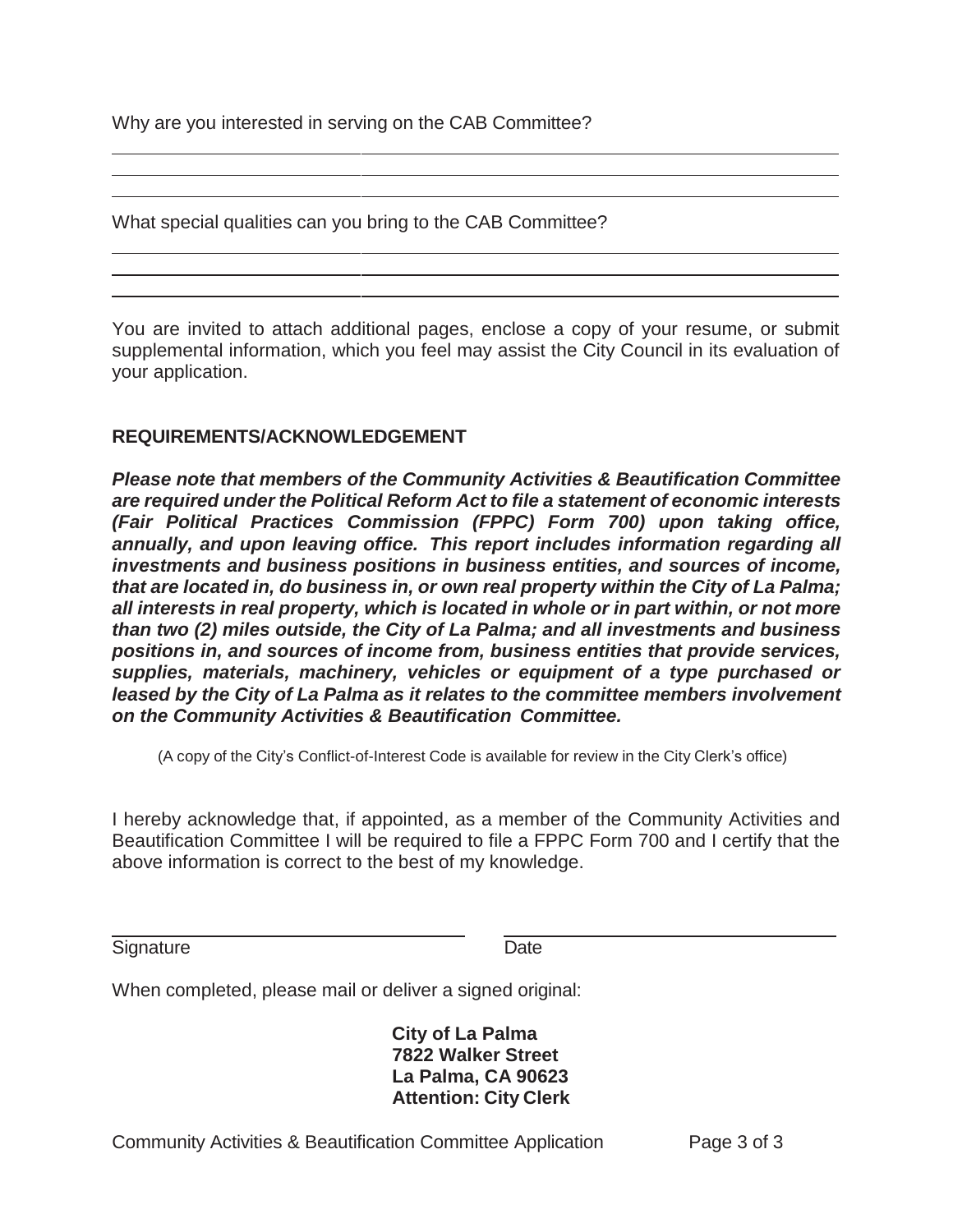### **CITY OF LA PALMA**

#### **COUNCIL POLICY**

#### **NUMBER:** 10

**DATE ADOPTED/AMENDED:** December 18, 1972; June 2, 1975; March 21, 1995; February 4, 1997; September 15, 1998; May 4, 2004; August 16, 2005; December 4, 2007, July 15, 2008, August 19, 2008

**SUBJECT:** City Council Appointed Citizen Committees

#### **POLICY:**

The City of La Palma has three citizen committees appointed by the City Council: Community Activities and Beautification Committee, Development Committee and Traffic Safety Committee. Committee members are appointed when a vacancy arises on a committee. The City Council reviews applications for Committee vacancies and interviews applicants prior to making appointments.

#### Terms of Office

Committee members are appointed for two, four-year terms.

- 1. No person shall hold a committee seat for more than two consecutive terms per committee.
- 2. Any person may hold a committee seat for more than two terms if he or she does not hold the committee seat for two or more consecutive years following the conclusion of each two-consecutive terms as a committee member. (For example, a Traffic Safety Committeemember may serve two consecutive, four-year terms, for a total of eight years. Then, there must be a lapse of time of at least two years before that person can join the Traffic Safety Committee again. However, a Traffic Safety Committee member who has reached his or her term limit may serve on a different Committee without any lapse of time between Committees.)
- 3. Committee members may resign or be removed by a majority vote of the Council at any time. When a vacancy exists in an unexpired term, the City Council may make an appointment to fill the unexpired term.

Youth Terms of Office:

Youth Community Activities and Beautification Committee members are appointed for up to four, one-year terms.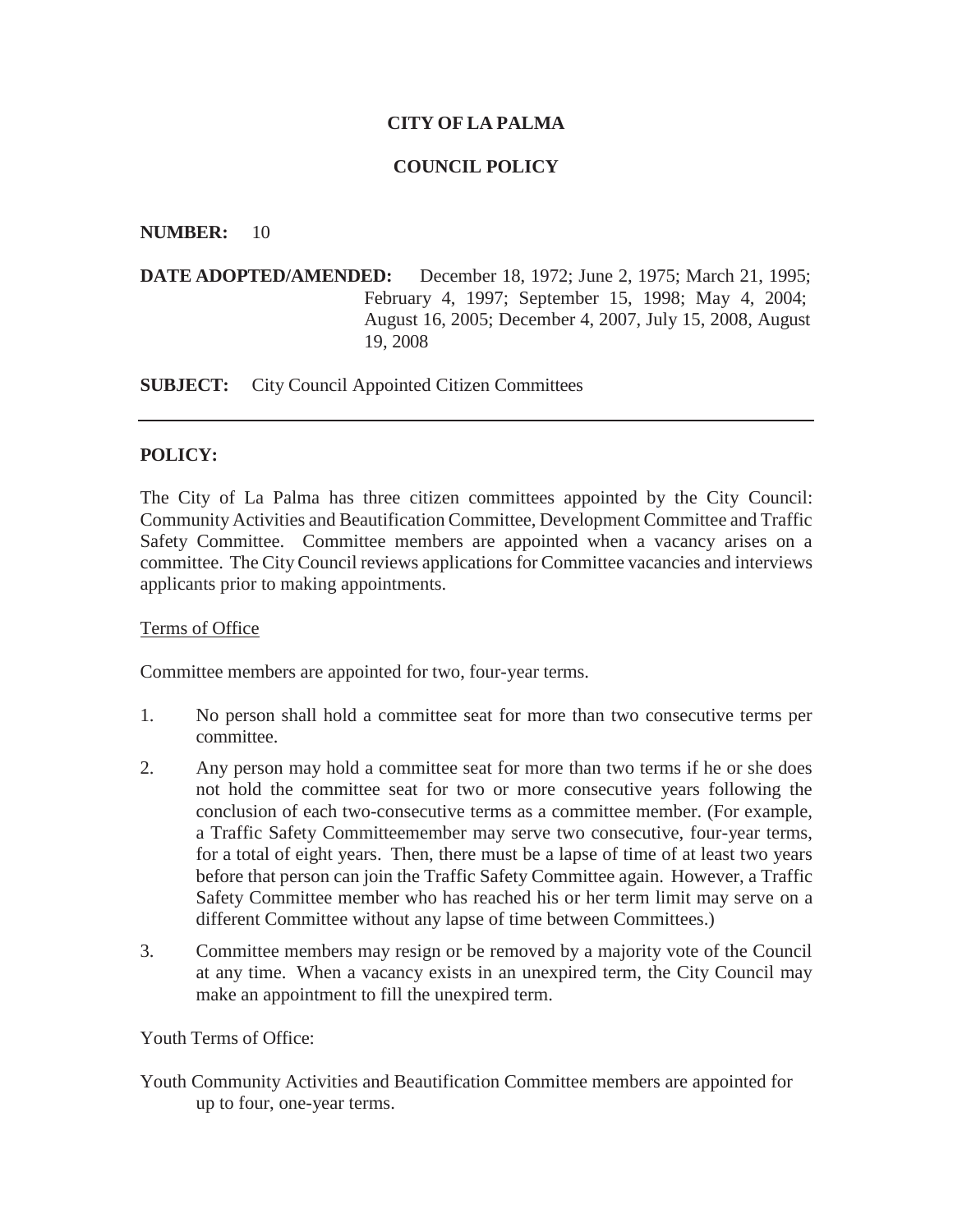- 1. Up to three of the Community Activities and Beautification Committee's eleven seats shall be designated for youth representatives.
- 2. Youth ages 15 to 18 years, who are in the 9th through 12th grades and are La Palma residents will be eligible to serve on the Community Activities and Beautification Committee.
- 3. Youth Community Activities and Beautification Committee members' terms shall begin in September and end in August of each year, in conjunction with the start of the school year.

#### Selection and Appointment Process

It shall be the policy of the City Council to advertise vacancies for all appointed positions when they expire. The advertising of upcoming vacancies may occur prior to the actual expiration of a Committee member's term, in an effort to fill vacancies as close as possible to the expiration date. All vacancies on any citizen committees will be filled using the process described below, except if a vacancy occurs because of resignation, the Council may either re-advertise using the process described below or appoint an applicant from an existing list to fill the unexpired term.

- 1. The City Clerk will prepare a *Citizen Committee Availability Notice*. The Notice will detail the current or anticipated vacancy status and identify the committees affected. The Notice will describe the Committee's purpose and meeting location/time information. The Notice will also specify a specific application deadline and have a minimum filing period of at least thirty (30) days.
- 2. The Notice will be advertised in the regular pages of a newspaper of general circulation in the City of La Palma, posted at the three designated official posting locations, publicized in various City publications (as timing permits), and highlighted on the City's website. For youth committee members, the Notice will distributed to high schools serving La Palma youth via their registration packets, which are distributed in August prior to the start of the Fall school term, in daily announcements over the schools' public address systems, school papers and through on campus clubs and organizations.
- 3. All interested applicants, including incumbents seeking reappointment, will be required to fill out an application. The application forms will be specific for each of the citizen committees and will be available from the City Clerk. Interested members of the community may apply for more than one committee vacancy. Applications for vacant and/or expiring Committee positions may be filed with the City Clerk at any time and will be retained until a vacancy occurs.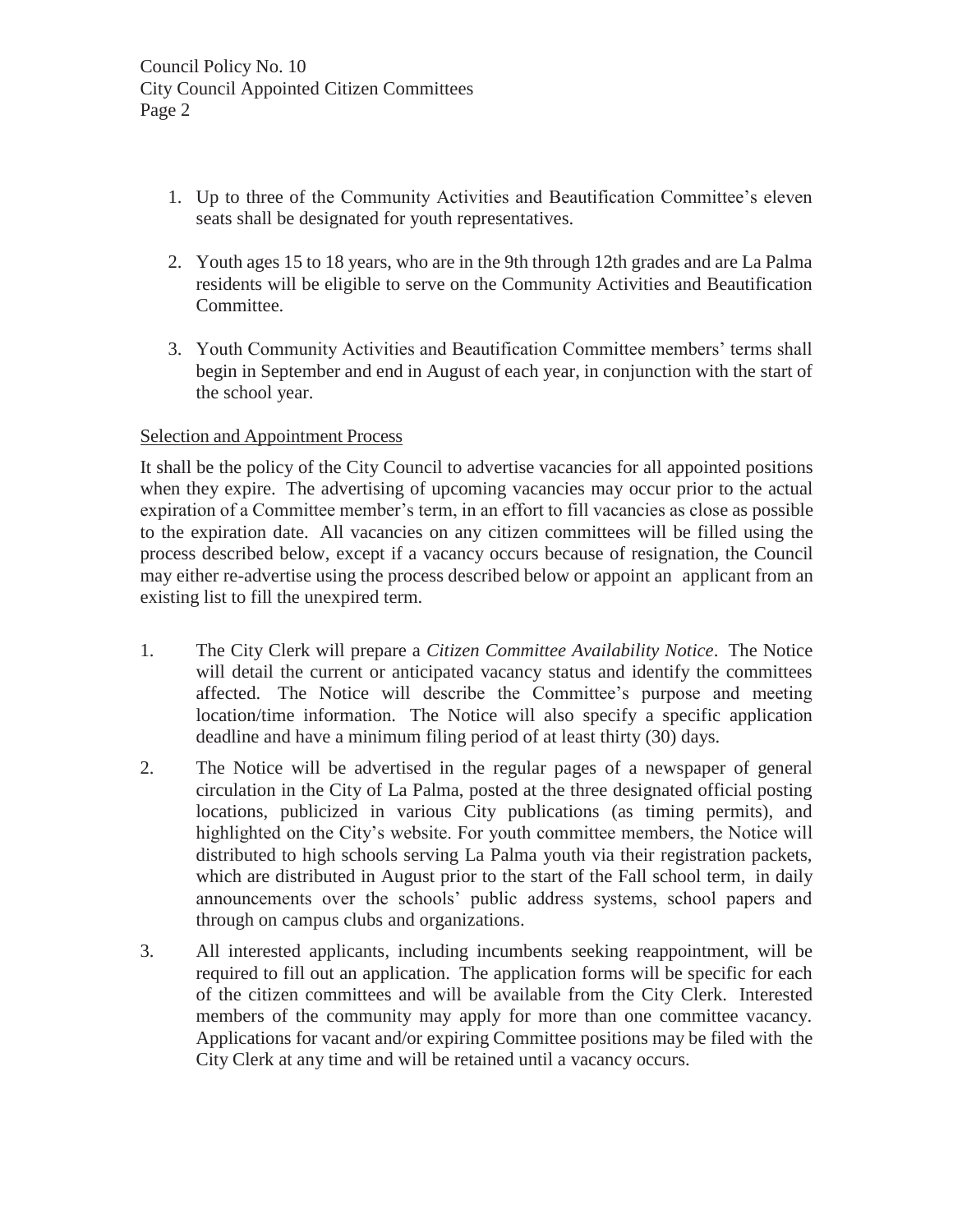- 4. Applications received prior to the filing deadline will be reviewed by the City Clerk to ensure eligibility of the applicants.
- 5. All eligible applicants will be invited to an interview, conducted by the City Council. Where practicable, such interviews should be conducted within 45 days from receipt of an application or close of an application period. At the conclusion of interviews, deliberations will be conducted during the Special Meeting. If necessary the Special Meeting will be continued and additional interviews may be conducted.
- 6. Appointments will be announced/approved in a regular City Council Meeting. Generally, applicants must be present to be appointed.
- 7. If after the appointment process, a vacancy still exists on a committee, staff will continue to publicize the vacancy through City publications and the City website until the vacancy is filled.

### Expectations for Committee Members

Citizen committees serve an important function that is vital to the public participation process in the City of La Palma. Consequently, Committee members are expected to attend all meetings, to adequately prepare for meetings, to show respect for staff and the community, and to maintain residency in the City of La Palma.

- 1. Committee members shall notify the City staff in advance if they are unable to attend a meeting, for purposes of determining whether a quorum for calling the meeting exists.
- 2. Through the City Manager, staff shall notify the City Council when a Committee member is not meeting established expectations in terms of participation and attendance, preparation, respect for staff and the community, or residency, or when a conflict of interest appears to exist.
- 3. The City Council has the authority to remove and replace Committee members who do not fulfill their basic responsibilities.

### **BACKGROUND:**

This Council Policy was updated in 2004 to reiterate the Council's desire that all Committees have the same terms and term limits. In August 2005, the policy was modified to clarify the process for appointing citizens to committees, the expectations for citizen committee members, and the grounds for which they may be removed by the City Council. In December 2007, the policy was modified to clarify the process for appointing citizens to committees and removed references to a Council Sub-Committee on Citizen Committee Selections. In July 2008, the policy was again modified to add provisions for adding youth members to the Community Activities and Beautification